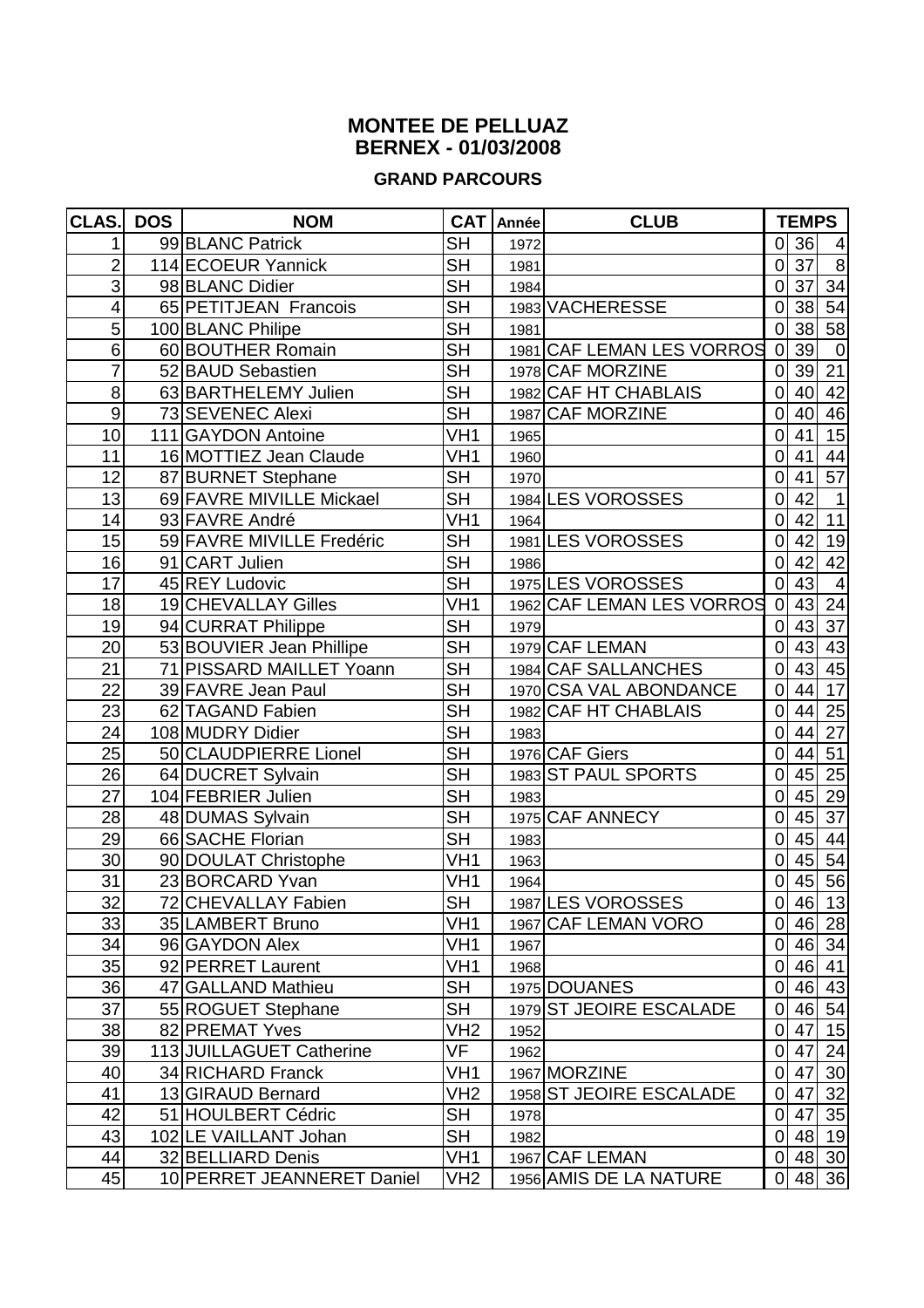| $\overline{7}$<br>47<br>VH <sub>1</sub><br>49<br>37 POUSSIN Denis<br>1968 LES HOUCES<br>$\overline{O}$<br><b>SH</b><br>13<br>49<br>48<br>49 BLANC DEPOTEX Raphael<br>$\overline{0}$<br>1976<br>$\overline{\mathsf{SH}}$<br>79 DITUCCI Victorio<br>49<br>44<br>49<br>1983<br>$\overline{0}$<br><b>SH</b><br>46<br>50<br>49<br>58 GRENAT Raphael<br>$\overline{0}$<br>1980<br>50<br>$\overline{7}$<br>VH <sub>1</sub><br>51<br>112 JUILLAGUET Daniel<br>$\overline{0}$<br>1962<br>$\overline{\mathsf{SH}}$<br>50<br>52<br>40 VUILLEZ Alain<br>18<br>1971 MORZINE<br>$\mathbf 0$<br>VH <sub>1</sub><br>50<br>23<br>53<br>18 DAVIET Serge<br>1961 ARRACHES<br>$\overline{0}$<br>54<br>33<br>50<br>22 ACHAT Remi<br>VH <sub>1</sub><br>1964 THOLLON<br>$\overline{0}$<br>$\overline{37}$<br>$\overline{\mathsf{SH}}$<br>61 BOUCHER Alexandre<br>50<br>55<br>1981 ESF MORZINE<br>$\mathbf 0$<br>VF<br>50<br>52<br>56<br>27 FILLON Véronique<br>1965 CAF MORZINE<br>$\overline{0}$<br>$\overline{57}$<br><b>SH</b><br>51<br>$\overline{7}$<br>43 MICHAUD Olivier<br>1973 MORZINE<br>0<br>$\overline{\mathsf{SH}}$<br>41 FOLLIET Stephane<br>51<br>58<br>1972 CSA VAL ABONDANCE<br>$30\,$<br>$\overline{0}$<br>$\overline{\mathsf{SF}}$<br>$\overline{51}$<br>44<br>59<br>101 BORDET Sandrine<br>$\mathbf 0$<br>1970<br>57<br>$\overline{51}$<br>VH <sub>2</sub><br>60<br>6 MORAND Gerard<br>1952 PRAZ MONTAGNE<br>$\Omega$<br>52<br>61<br>19<br>97 CIER Pierre<br>VH <sub>2</sub><br>$\Omega$<br>1951<br>$\overline{30}$<br>52<br>62<br>30 DUCRETTET Bernard<br>VH1<br>$\overline{0}$<br>1967<br>52<br>1964 FFC<br>VH <sub>1</sub><br>46<br>63<br>24 GERINIERE Pierre<br>$\overline{0}$<br>54<br>52<br>64<br>VH <sub>1</sub><br>81 BLANC Bernard<br>0<br>1960<br><b>SH</b><br>53<br>1973 CHEVENOZ<br>65<br>42 DI GLERIAOlivier<br>$\frac{0}{3}$<br>$\mathbf 0$<br>$\overline{V}$ H <sub>1</sub><br>53<br>1965 LE LYAUD<br>28 COTE Thierry<br>66<br>$\mathbf 0$<br>$\overline{\mathsf{SH}}$<br>$\overline{54}$<br>77 PLOTON Sylvain<br>67<br>$\mathbf 0$<br>1978<br>$\overline{\mathsf{SF}}$<br>$\overline{11}$<br>54<br>68<br>103 PREMAT Marie Jeanne<br>$\overline{0}$<br>1978<br>VF<br>54<br>19<br>12 BARDY Agnes<br>1958 CAF MORZINE<br>69<br>$\overline{0}$<br>VH <sub>3</sub><br>54<br>28<br>70<br>80 BRON Jean Claude<br>$\overline{0}$<br>1947<br>$\overline{71}$<br>54<br>$\overline{47}$<br>$\overline{7}$<br>VH <sub>2</sub><br><b>BENEDETTI JP</b><br>1954 CAF HT CHABLAIS<br>0<br>72<br>54<br>54<br>VH1<br>85 LANVERS Serge<br>$\overline{0}$<br>1966<br>54<br>59<br>73<br>33 BOUVET Lionel<br>VH <sub>1</sub><br>1967 FFME MORZINE<br>$\mathbf 0$<br>55<br>107 GRENAT Gilles<br>VH <sub>2</sub><br>74<br>$\overline{4}$<br>1956<br>$\mathbf 0$<br>55<br>13<br>75<br>9 MUFFAT Francois<br>VH <sub>2</sub><br>1956 MORZINE<br>$\overline{0}$<br>55<br>22<br>76<br>36 LAUNAY Stephane<br>VH1<br>1968 AMPHION<br>$\overline{0}$<br>$\overline{\mathsf{SH}}$<br>55<br>24<br>77<br>44 BAUMGARTNER Olivier<br>1973 VISSOIES<br>$\overline{0}$<br>$\overline{\mathsf{SF}}$<br>$0$ 55 31<br>78<br>46 PEGOUD Carole<br>1975 CAF ANNECY<br>25 ELLMENREICH Fred<br>VH <sub>1</sub><br>1965 PASSY<br>79<br>55<br>57<br> 0 <br><b>SH</b><br>55 59<br>57 RICHARD Fabrice<br>1979 CAF HT CHABLAIS<br>80<br>$\overline{0}$<br>SF<br>56 53<br>1975 CAF LEMAN VORO<br>81<br>26 BORRELLY Alexandra<br>$\overline{0}$<br>82<br>VH <sub>2</sub><br>24<br>3 COTTET PUINEL J. FRANCOIS<br>1949 CAF HT CHABLAIS<br>57<br>$\mathbf 0$<br><b>SH</b><br>57<br>27<br>83<br>38 EQUOIY Rémy<br>1970 CAF CLUSES<br> 0 <br>SH<br>57<br>38<br>84<br>109 CHAUMONT COLIN<br>$\overline{0}$<br>1977<br>58<br>VH <sub>2</sub><br>57<br>85<br>110 BIDAL Jean Luc<br>1955<br>$\mathbf 0$<br>58<br>86<br>$\overline{2}$<br>78 JACQUIER Jean Pierre<br>VH3<br>1946<br>$\mathbf 0$<br>58<br>16<br>87<br>VH <sub>2</sub><br>11 DENAIS Jean Pierre<br>1957 THONON<br>$\overline{0}$<br>VH <sub>2</sub><br>14 PETITOT Marc<br>58<br>22<br>88<br>1958 ANNEMASSE<br> 0 <br>VH <sub>1</sub><br>59<br>42<br>89<br>20 MEUNIER Marc<br>1962 ST PAUL<br>0<br>24<br>90<br>89 DUBOIS Jean Luc<br>VH1<br>$\mathbf{1}$<br>$\overline{0}$<br>1959<br>VF<br>52<br>1966 BALLAISON<br>$\mathbf{1}$<br>91<br>29 DIEST Carole<br>$\overline{0}$<br>92<br>VH1<br>1<br>59<br>86 LANVERS Eric<br>1967<br>16<br>93<br>VH <sub>2</sub><br>$\mathbf{1}$<br>88 MOREL Barthelemy<br>$\overline{2}$<br>1958<br><b>SH</b><br>$\mathbf{1}$<br>42<br>94<br>84 LANVERS Olivier<br>$\overline{2}$<br>1973<br><b>SF</b><br>$\mathbf{1}$<br>$\overline{3}$<br>54 CALLEIA Aude<br>1979 CAF MORZINE<br>$\overline{1}$<br>95 | 46 | 70 BOISIER Adrien | <b>SH</b> | 1984 CAF CLUSES | $\Omega$     | 49             | $\overline{5}$ |
|--------------------------------------------------------------------------------------------------------------------------------------------------------------------------------------------------------------------------------------------------------------------------------------------------------------------------------------------------------------------------------------------------------------------------------------------------------------------------------------------------------------------------------------------------------------------------------------------------------------------------------------------------------------------------------------------------------------------------------------------------------------------------------------------------------------------------------------------------------------------------------------------------------------------------------------------------------------------------------------------------------------------------------------------------------------------------------------------------------------------------------------------------------------------------------------------------------------------------------------------------------------------------------------------------------------------------------------------------------------------------------------------------------------------------------------------------------------------------------------------------------------------------------------------------------------------------------------------------------------------------------------------------------------------------------------------------------------------------------------------------------------------------------------------------------------------------------------------------------------------------------------------------------------------------------------------------------------------------------------------------------------------------------------------------------------------------------------------------------------------------------------------------------------------------------------------------------------------------------------------------------------------------------------------------------------------------------------------------------------------------------------------------------------------------------------------------------------------------------------------------------------------------------------------------------------------------------------------------------------------------------------------------------------------------------------------------------------------------------------------------------------------------------------------------------------------------------------------------------------------------------------------------------------------------------------------------------------------------------------------------------------------------------------------------------------------------------------------------------------------------------------------------------------------------------------------------------------------------------------------------------------------------------------------------------------------------------------------------------------------------------------------------------------------------------------------------------------------------------------------------------------------------------------------------------------------------------------------------------------------------------------------------------------------------------------------------------------------------------------------------------------------------------------------------------------------------------------------------------------------------------------------------------------------------------------------------------------------------------------------------------------------------------------------------------------------------------------------------------------------------------------------------------------------------------------------------------------------------------------------------------------------------------------------------------------------------------------------------------------------------------------------------------------------------------------------------------------------------------------------------------------------------------------------------------------------------------------------------------------------------------------------------|----|-------------------|-----------|-----------------|--------------|----------------|----------------|
|                                                                                                                                                                                                                                                                                                                                                                                                                                                                                                                                                                                                                                                                                                                                                                                                                                                                                                                                                                                                                                                                                                                                                                                                                                                                                                                                                                                                                                                                                                                                                                                                                                                                                                                                                                                                                                                                                                                                                                                                                                                                                                                                                                                                                                                                                                                                                                                                                                                                                                                                                                                                                                                                                                                                                                                                                                                                                                                                                                                                                                                                                                                                                                                                                                                                                                                                                                                                                                                                                                                                                                                                                                                                                                                                                                                                                                                                                                                                                                                                                                                                                                                                                                                                                                                                                                                                                                                                                                                                                                                                                                                                                                                  |    |                   |           |                 |              |                |                |
|                                                                                                                                                                                                                                                                                                                                                                                                                                                                                                                                                                                                                                                                                                                                                                                                                                                                                                                                                                                                                                                                                                                                                                                                                                                                                                                                                                                                                                                                                                                                                                                                                                                                                                                                                                                                                                                                                                                                                                                                                                                                                                                                                                                                                                                                                                                                                                                                                                                                                                                                                                                                                                                                                                                                                                                                                                                                                                                                                                                                                                                                                                                                                                                                                                                                                                                                                                                                                                                                                                                                                                                                                                                                                                                                                                                                                                                                                                                                                                                                                                                                                                                                                                                                                                                                                                                                                                                                                                                                                                                                                                                                                                                  |    |                   |           |                 |              |                |                |
|                                                                                                                                                                                                                                                                                                                                                                                                                                                                                                                                                                                                                                                                                                                                                                                                                                                                                                                                                                                                                                                                                                                                                                                                                                                                                                                                                                                                                                                                                                                                                                                                                                                                                                                                                                                                                                                                                                                                                                                                                                                                                                                                                                                                                                                                                                                                                                                                                                                                                                                                                                                                                                                                                                                                                                                                                                                                                                                                                                                                                                                                                                                                                                                                                                                                                                                                                                                                                                                                                                                                                                                                                                                                                                                                                                                                                                                                                                                                                                                                                                                                                                                                                                                                                                                                                                                                                                                                                                                                                                                                                                                                                                                  |    |                   |           |                 |              |                |                |
|                                                                                                                                                                                                                                                                                                                                                                                                                                                                                                                                                                                                                                                                                                                                                                                                                                                                                                                                                                                                                                                                                                                                                                                                                                                                                                                                                                                                                                                                                                                                                                                                                                                                                                                                                                                                                                                                                                                                                                                                                                                                                                                                                                                                                                                                                                                                                                                                                                                                                                                                                                                                                                                                                                                                                                                                                                                                                                                                                                                                                                                                                                                                                                                                                                                                                                                                                                                                                                                                                                                                                                                                                                                                                                                                                                                                                                                                                                                                                                                                                                                                                                                                                                                                                                                                                                                                                                                                                                                                                                                                                                                                                                                  |    |                   |           |                 |              |                |                |
|                                                                                                                                                                                                                                                                                                                                                                                                                                                                                                                                                                                                                                                                                                                                                                                                                                                                                                                                                                                                                                                                                                                                                                                                                                                                                                                                                                                                                                                                                                                                                                                                                                                                                                                                                                                                                                                                                                                                                                                                                                                                                                                                                                                                                                                                                                                                                                                                                                                                                                                                                                                                                                                                                                                                                                                                                                                                                                                                                                                                                                                                                                                                                                                                                                                                                                                                                                                                                                                                                                                                                                                                                                                                                                                                                                                                                                                                                                                                                                                                                                                                                                                                                                                                                                                                                                                                                                                                                                                                                                                                                                                                                                                  |    |                   |           |                 |              |                |                |
|                                                                                                                                                                                                                                                                                                                                                                                                                                                                                                                                                                                                                                                                                                                                                                                                                                                                                                                                                                                                                                                                                                                                                                                                                                                                                                                                                                                                                                                                                                                                                                                                                                                                                                                                                                                                                                                                                                                                                                                                                                                                                                                                                                                                                                                                                                                                                                                                                                                                                                                                                                                                                                                                                                                                                                                                                                                                                                                                                                                                                                                                                                                                                                                                                                                                                                                                                                                                                                                                                                                                                                                                                                                                                                                                                                                                                                                                                                                                                                                                                                                                                                                                                                                                                                                                                                                                                                                                                                                                                                                                                                                                                                                  |    |                   |           |                 |              |                |                |
|                                                                                                                                                                                                                                                                                                                                                                                                                                                                                                                                                                                                                                                                                                                                                                                                                                                                                                                                                                                                                                                                                                                                                                                                                                                                                                                                                                                                                                                                                                                                                                                                                                                                                                                                                                                                                                                                                                                                                                                                                                                                                                                                                                                                                                                                                                                                                                                                                                                                                                                                                                                                                                                                                                                                                                                                                                                                                                                                                                                                                                                                                                                                                                                                                                                                                                                                                                                                                                                                                                                                                                                                                                                                                                                                                                                                                                                                                                                                                                                                                                                                                                                                                                                                                                                                                                                                                                                                                                                                                                                                                                                                                                                  |    |                   |           |                 |              |                |                |
|                                                                                                                                                                                                                                                                                                                                                                                                                                                                                                                                                                                                                                                                                                                                                                                                                                                                                                                                                                                                                                                                                                                                                                                                                                                                                                                                                                                                                                                                                                                                                                                                                                                                                                                                                                                                                                                                                                                                                                                                                                                                                                                                                                                                                                                                                                                                                                                                                                                                                                                                                                                                                                                                                                                                                                                                                                                                                                                                                                                                                                                                                                                                                                                                                                                                                                                                                                                                                                                                                                                                                                                                                                                                                                                                                                                                                                                                                                                                                                                                                                                                                                                                                                                                                                                                                                                                                                                                                                                                                                                                                                                                                                                  |    |                   |           |                 |              |                |                |
|                                                                                                                                                                                                                                                                                                                                                                                                                                                                                                                                                                                                                                                                                                                                                                                                                                                                                                                                                                                                                                                                                                                                                                                                                                                                                                                                                                                                                                                                                                                                                                                                                                                                                                                                                                                                                                                                                                                                                                                                                                                                                                                                                                                                                                                                                                                                                                                                                                                                                                                                                                                                                                                                                                                                                                                                                                                                                                                                                                                                                                                                                                                                                                                                                                                                                                                                                                                                                                                                                                                                                                                                                                                                                                                                                                                                                                                                                                                                                                                                                                                                                                                                                                                                                                                                                                                                                                                                                                                                                                                                                                                                                                                  |    |                   |           |                 |              |                |                |
|                                                                                                                                                                                                                                                                                                                                                                                                                                                                                                                                                                                                                                                                                                                                                                                                                                                                                                                                                                                                                                                                                                                                                                                                                                                                                                                                                                                                                                                                                                                                                                                                                                                                                                                                                                                                                                                                                                                                                                                                                                                                                                                                                                                                                                                                                                                                                                                                                                                                                                                                                                                                                                                                                                                                                                                                                                                                                                                                                                                                                                                                                                                                                                                                                                                                                                                                                                                                                                                                                                                                                                                                                                                                                                                                                                                                                                                                                                                                                                                                                                                                                                                                                                                                                                                                                                                                                                                                                                                                                                                                                                                                                                                  |    |                   |           |                 |              |                |                |
|                                                                                                                                                                                                                                                                                                                                                                                                                                                                                                                                                                                                                                                                                                                                                                                                                                                                                                                                                                                                                                                                                                                                                                                                                                                                                                                                                                                                                                                                                                                                                                                                                                                                                                                                                                                                                                                                                                                                                                                                                                                                                                                                                                                                                                                                                                                                                                                                                                                                                                                                                                                                                                                                                                                                                                                                                                                                                                                                                                                                                                                                                                                                                                                                                                                                                                                                                                                                                                                                                                                                                                                                                                                                                                                                                                                                                                                                                                                                                                                                                                                                                                                                                                                                                                                                                                                                                                                                                                                                                                                                                                                                                                                  |    |                   |           |                 |              |                |                |
|                                                                                                                                                                                                                                                                                                                                                                                                                                                                                                                                                                                                                                                                                                                                                                                                                                                                                                                                                                                                                                                                                                                                                                                                                                                                                                                                                                                                                                                                                                                                                                                                                                                                                                                                                                                                                                                                                                                                                                                                                                                                                                                                                                                                                                                                                                                                                                                                                                                                                                                                                                                                                                                                                                                                                                                                                                                                                                                                                                                                                                                                                                                                                                                                                                                                                                                                                                                                                                                                                                                                                                                                                                                                                                                                                                                                                                                                                                                                                                                                                                                                                                                                                                                                                                                                                                                                                                                                                                                                                                                                                                                                                                                  |    |                   |           |                 |              |                |                |
|                                                                                                                                                                                                                                                                                                                                                                                                                                                                                                                                                                                                                                                                                                                                                                                                                                                                                                                                                                                                                                                                                                                                                                                                                                                                                                                                                                                                                                                                                                                                                                                                                                                                                                                                                                                                                                                                                                                                                                                                                                                                                                                                                                                                                                                                                                                                                                                                                                                                                                                                                                                                                                                                                                                                                                                                                                                                                                                                                                                                                                                                                                                                                                                                                                                                                                                                                                                                                                                                                                                                                                                                                                                                                                                                                                                                                                                                                                                                                                                                                                                                                                                                                                                                                                                                                                                                                                                                                                                                                                                                                                                                                                                  |    |                   |           |                 |              |                |                |
|                                                                                                                                                                                                                                                                                                                                                                                                                                                                                                                                                                                                                                                                                                                                                                                                                                                                                                                                                                                                                                                                                                                                                                                                                                                                                                                                                                                                                                                                                                                                                                                                                                                                                                                                                                                                                                                                                                                                                                                                                                                                                                                                                                                                                                                                                                                                                                                                                                                                                                                                                                                                                                                                                                                                                                                                                                                                                                                                                                                                                                                                                                                                                                                                                                                                                                                                                                                                                                                                                                                                                                                                                                                                                                                                                                                                                                                                                                                                                                                                                                                                                                                                                                                                                                                                                                                                                                                                                                                                                                                                                                                                                                                  |    |                   |           |                 |              |                |                |
|                                                                                                                                                                                                                                                                                                                                                                                                                                                                                                                                                                                                                                                                                                                                                                                                                                                                                                                                                                                                                                                                                                                                                                                                                                                                                                                                                                                                                                                                                                                                                                                                                                                                                                                                                                                                                                                                                                                                                                                                                                                                                                                                                                                                                                                                                                                                                                                                                                                                                                                                                                                                                                                                                                                                                                                                                                                                                                                                                                                                                                                                                                                                                                                                                                                                                                                                                                                                                                                                                                                                                                                                                                                                                                                                                                                                                                                                                                                                                                                                                                                                                                                                                                                                                                                                                                                                                                                                                                                                                                                                                                                                                                                  |    |                   |           |                 |              |                |                |
|                                                                                                                                                                                                                                                                                                                                                                                                                                                                                                                                                                                                                                                                                                                                                                                                                                                                                                                                                                                                                                                                                                                                                                                                                                                                                                                                                                                                                                                                                                                                                                                                                                                                                                                                                                                                                                                                                                                                                                                                                                                                                                                                                                                                                                                                                                                                                                                                                                                                                                                                                                                                                                                                                                                                                                                                                                                                                                                                                                                                                                                                                                                                                                                                                                                                                                                                                                                                                                                                                                                                                                                                                                                                                                                                                                                                                                                                                                                                                                                                                                                                                                                                                                                                                                                                                                                                                                                                                                                                                                                                                                                                                                                  |    |                   |           |                 |              |                |                |
|                                                                                                                                                                                                                                                                                                                                                                                                                                                                                                                                                                                                                                                                                                                                                                                                                                                                                                                                                                                                                                                                                                                                                                                                                                                                                                                                                                                                                                                                                                                                                                                                                                                                                                                                                                                                                                                                                                                                                                                                                                                                                                                                                                                                                                                                                                                                                                                                                                                                                                                                                                                                                                                                                                                                                                                                                                                                                                                                                                                                                                                                                                                                                                                                                                                                                                                                                                                                                                                                                                                                                                                                                                                                                                                                                                                                                                                                                                                                                                                                                                                                                                                                                                                                                                                                                                                                                                                                                                                                                                                                                                                                                                                  |    |                   |           |                 |              |                |                |
|                                                                                                                                                                                                                                                                                                                                                                                                                                                                                                                                                                                                                                                                                                                                                                                                                                                                                                                                                                                                                                                                                                                                                                                                                                                                                                                                                                                                                                                                                                                                                                                                                                                                                                                                                                                                                                                                                                                                                                                                                                                                                                                                                                                                                                                                                                                                                                                                                                                                                                                                                                                                                                                                                                                                                                                                                                                                                                                                                                                                                                                                                                                                                                                                                                                                                                                                                                                                                                                                                                                                                                                                                                                                                                                                                                                                                                                                                                                                                                                                                                                                                                                                                                                                                                                                                                                                                                                                                                                                                                                                                                                                                                                  |    |                   |           |                 |              |                |                |
|                                                                                                                                                                                                                                                                                                                                                                                                                                                                                                                                                                                                                                                                                                                                                                                                                                                                                                                                                                                                                                                                                                                                                                                                                                                                                                                                                                                                                                                                                                                                                                                                                                                                                                                                                                                                                                                                                                                                                                                                                                                                                                                                                                                                                                                                                                                                                                                                                                                                                                                                                                                                                                                                                                                                                                                                                                                                                                                                                                                                                                                                                                                                                                                                                                                                                                                                                                                                                                                                                                                                                                                                                                                                                                                                                                                                                                                                                                                                                                                                                                                                                                                                                                                                                                                                                                                                                                                                                                                                                                                                                                                                                                                  |    |                   |           |                 |              |                |                |
|                                                                                                                                                                                                                                                                                                                                                                                                                                                                                                                                                                                                                                                                                                                                                                                                                                                                                                                                                                                                                                                                                                                                                                                                                                                                                                                                                                                                                                                                                                                                                                                                                                                                                                                                                                                                                                                                                                                                                                                                                                                                                                                                                                                                                                                                                                                                                                                                                                                                                                                                                                                                                                                                                                                                                                                                                                                                                                                                                                                                                                                                                                                                                                                                                                                                                                                                                                                                                                                                                                                                                                                                                                                                                                                                                                                                                                                                                                                                                                                                                                                                                                                                                                                                                                                                                                                                                                                                                                                                                                                                                                                                                                                  |    |                   |           |                 |              |                |                |
|                                                                                                                                                                                                                                                                                                                                                                                                                                                                                                                                                                                                                                                                                                                                                                                                                                                                                                                                                                                                                                                                                                                                                                                                                                                                                                                                                                                                                                                                                                                                                                                                                                                                                                                                                                                                                                                                                                                                                                                                                                                                                                                                                                                                                                                                                                                                                                                                                                                                                                                                                                                                                                                                                                                                                                                                                                                                                                                                                                                                                                                                                                                                                                                                                                                                                                                                                                                                                                                                                                                                                                                                                                                                                                                                                                                                                                                                                                                                                                                                                                                                                                                                                                                                                                                                                                                                                                                                                                                                                                                                                                                                                                                  |    |                   |           |                 |              |                |                |
|                                                                                                                                                                                                                                                                                                                                                                                                                                                                                                                                                                                                                                                                                                                                                                                                                                                                                                                                                                                                                                                                                                                                                                                                                                                                                                                                                                                                                                                                                                                                                                                                                                                                                                                                                                                                                                                                                                                                                                                                                                                                                                                                                                                                                                                                                                                                                                                                                                                                                                                                                                                                                                                                                                                                                                                                                                                                                                                                                                                                                                                                                                                                                                                                                                                                                                                                                                                                                                                                                                                                                                                                                                                                                                                                                                                                                                                                                                                                                                                                                                                                                                                                                                                                                                                                                                                                                                                                                                                                                                                                                                                                                                                  |    |                   |           |                 |              |                |                |
|                                                                                                                                                                                                                                                                                                                                                                                                                                                                                                                                                                                                                                                                                                                                                                                                                                                                                                                                                                                                                                                                                                                                                                                                                                                                                                                                                                                                                                                                                                                                                                                                                                                                                                                                                                                                                                                                                                                                                                                                                                                                                                                                                                                                                                                                                                                                                                                                                                                                                                                                                                                                                                                                                                                                                                                                                                                                                                                                                                                                                                                                                                                                                                                                                                                                                                                                                                                                                                                                                                                                                                                                                                                                                                                                                                                                                                                                                                                                                                                                                                                                                                                                                                                                                                                                                                                                                                                                                                                                                                                                                                                                                                                  |    |                   |           |                 |              |                |                |
|                                                                                                                                                                                                                                                                                                                                                                                                                                                                                                                                                                                                                                                                                                                                                                                                                                                                                                                                                                                                                                                                                                                                                                                                                                                                                                                                                                                                                                                                                                                                                                                                                                                                                                                                                                                                                                                                                                                                                                                                                                                                                                                                                                                                                                                                                                                                                                                                                                                                                                                                                                                                                                                                                                                                                                                                                                                                                                                                                                                                                                                                                                                                                                                                                                                                                                                                                                                                                                                                                                                                                                                                                                                                                                                                                                                                                                                                                                                                                                                                                                                                                                                                                                                                                                                                                                                                                                                                                                                                                                                                                                                                                                                  |    |                   |           |                 |              |                |                |
|                                                                                                                                                                                                                                                                                                                                                                                                                                                                                                                                                                                                                                                                                                                                                                                                                                                                                                                                                                                                                                                                                                                                                                                                                                                                                                                                                                                                                                                                                                                                                                                                                                                                                                                                                                                                                                                                                                                                                                                                                                                                                                                                                                                                                                                                                                                                                                                                                                                                                                                                                                                                                                                                                                                                                                                                                                                                                                                                                                                                                                                                                                                                                                                                                                                                                                                                                                                                                                                                                                                                                                                                                                                                                                                                                                                                                                                                                                                                                                                                                                                                                                                                                                                                                                                                                                                                                                                                                                                                                                                                                                                                                                                  |    |                   |           |                 |              |                |                |
|                                                                                                                                                                                                                                                                                                                                                                                                                                                                                                                                                                                                                                                                                                                                                                                                                                                                                                                                                                                                                                                                                                                                                                                                                                                                                                                                                                                                                                                                                                                                                                                                                                                                                                                                                                                                                                                                                                                                                                                                                                                                                                                                                                                                                                                                                                                                                                                                                                                                                                                                                                                                                                                                                                                                                                                                                                                                                                                                                                                                                                                                                                                                                                                                                                                                                                                                                                                                                                                                                                                                                                                                                                                                                                                                                                                                                                                                                                                                                                                                                                                                                                                                                                                                                                                                                                                                                                                                                                                                                                                                                                                                                                                  |    |                   |           |                 |              |                |                |
|                                                                                                                                                                                                                                                                                                                                                                                                                                                                                                                                                                                                                                                                                                                                                                                                                                                                                                                                                                                                                                                                                                                                                                                                                                                                                                                                                                                                                                                                                                                                                                                                                                                                                                                                                                                                                                                                                                                                                                                                                                                                                                                                                                                                                                                                                                                                                                                                                                                                                                                                                                                                                                                                                                                                                                                                                                                                                                                                                                                                                                                                                                                                                                                                                                                                                                                                                                                                                                                                                                                                                                                                                                                                                                                                                                                                                                                                                                                                                                                                                                                                                                                                                                                                                                                                                                                                                                                                                                                                                                                                                                                                                                                  |    |                   |           |                 |              |                |                |
|                                                                                                                                                                                                                                                                                                                                                                                                                                                                                                                                                                                                                                                                                                                                                                                                                                                                                                                                                                                                                                                                                                                                                                                                                                                                                                                                                                                                                                                                                                                                                                                                                                                                                                                                                                                                                                                                                                                                                                                                                                                                                                                                                                                                                                                                                                                                                                                                                                                                                                                                                                                                                                                                                                                                                                                                                                                                                                                                                                                                                                                                                                                                                                                                                                                                                                                                                                                                                                                                                                                                                                                                                                                                                                                                                                                                                                                                                                                                                                                                                                                                                                                                                                                                                                                                                                                                                                                                                                                                                                                                                                                                                                                  |    |                   |           |                 |              |                |                |
|                                                                                                                                                                                                                                                                                                                                                                                                                                                                                                                                                                                                                                                                                                                                                                                                                                                                                                                                                                                                                                                                                                                                                                                                                                                                                                                                                                                                                                                                                                                                                                                                                                                                                                                                                                                                                                                                                                                                                                                                                                                                                                                                                                                                                                                                                                                                                                                                                                                                                                                                                                                                                                                                                                                                                                                                                                                                                                                                                                                                                                                                                                                                                                                                                                                                                                                                                                                                                                                                                                                                                                                                                                                                                                                                                                                                                                                                                                                                                                                                                                                                                                                                                                                                                                                                                                                                                                                                                                                                                                                                                                                                                                                  |    |                   |           |                 |              |                |                |
|                                                                                                                                                                                                                                                                                                                                                                                                                                                                                                                                                                                                                                                                                                                                                                                                                                                                                                                                                                                                                                                                                                                                                                                                                                                                                                                                                                                                                                                                                                                                                                                                                                                                                                                                                                                                                                                                                                                                                                                                                                                                                                                                                                                                                                                                                                                                                                                                                                                                                                                                                                                                                                                                                                                                                                                                                                                                                                                                                                                                                                                                                                                                                                                                                                                                                                                                                                                                                                                                                                                                                                                                                                                                                                                                                                                                                                                                                                                                                                                                                                                                                                                                                                                                                                                                                                                                                                                                                                                                                                                                                                                                                                                  |    |                   |           |                 |              |                |                |
|                                                                                                                                                                                                                                                                                                                                                                                                                                                                                                                                                                                                                                                                                                                                                                                                                                                                                                                                                                                                                                                                                                                                                                                                                                                                                                                                                                                                                                                                                                                                                                                                                                                                                                                                                                                                                                                                                                                                                                                                                                                                                                                                                                                                                                                                                                                                                                                                                                                                                                                                                                                                                                                                                                                                                                                                                                                                                                                                                                                                                                                                                                                                                                                                                                                                                                                                                                                                                                                                                                                                                                                                                                                                                                                                                                                                                                                                                                                                                                                                                                                                                                                                                                                                                                                                                                                                                                                                                                                                                                                                                                                                                                                  |    |                   |           |                 |              |                |                |
|                                                                                                                                                                                                                                                                                                                                                                                                                                                                                                                                                                                                                                                                                                                                                                                                                                                                                                                                                                                                                                                                                                                                                                                                                                                                                                                                                                                                                                                                                                                                                                                                                                                                                                                                                                                                                                                                                                                                                                                                                                                                                                                                                                                                                                                                                                                                                                                                                                                                                                                                                                                                                                                                                                                                                                                                                                                                                                                                                                                                                                                                                                                                                                                                                                                                                                                                                                                                                                                                                                                                                                                                                                                                                                                                                                                                                                                                                                                                                                                                                                                                                                                                                                                                                                                                                                                                                                                                                                                                                                                                                                                                                                                  |    |                   |           |                 |              |                |                |
|                                                                                                                                                                                                                                                                                                                                                                                                                                                                                                                                                                                                                                                                                                                                                                                                                                                                                                                                                                                                                                                                                                                                                                                                                                                                                                                                                                                                                                                                                                                                                                                                                                                                                                                                                                                                                                                                                                                                                                                                                                                                                                                                                                                                                                                                                                                                                                                                                                                                                                                                                                                                                                                                                                                                                                                                                                                                                                                                                                                                                                                                                                                                                                                                                                                                                                                                                                                                                                                                                                                                                                                                                                                                                                                                                                                                                                                                                                                                                                                                                                                                                                                                                                                                                                                                                                                                                                                                                                                                                                                                                                                                                                                  |    |                   |           |                 |              |                |                |
|                                                                                                                                                                                                                                                                                                                                                                                                                                                                                                                                                                                                                                                                                                                                                                                                                                                                                                                                                                                                                                                                                                                                                                                                                                                                                                                                                                                                                                                                                                                                                                                                                                                                                                                                                                                                                                                                                                                                                                                                                                                                                                                                                                                                                                                                                                                                                                                                                                                                                                                                                                                                                                                                                                                                                                                                                                                                                                                                                                                                                                                                                                                                                                                                                                                                                                                                                                                                                                                                                                                                                                                                                                                                                                                                                                                                                                                                                                                                                                                                                                                                                                                                                                                                                                                                                                                                                                                                                                                                                                                                                                                                                                                  |    |                   |           |                 |              |                |                |
|                                                                                                                                                                                                                                                                                                                                                                                                                                                                                                                                                                                                                                                                                                                                                                                                                                                                                                                                                                                                                                                                                                                                                                                                                                                                                                                                                                                                                                                                                                                                                                                                                                                                                                                                                                                                                                                                                                                                                                                                                                                                                                                                                                                                                                                                                                                                                                                                                                                                                                                                                                                                                                                                                                                                                                                                                                                                                                                                                                                                                                                                                                                                                                                                                                                                                                                                                                                                                                                                                                                                                                                                                                                                                                                                                                                                                                                                                                                                                                                                                                                                                                                                                                                                                                                                                                                                                                                                                                                                                                                                                                                                                                                  |    |                   |           |                 |              |                |                |
|                                                                                                                                                                                                                                                                                                                                                                                                                                                                                                                                                                                                                                                                                                                                                                                                                                                                                                                                                                                                                                                                                                                                                                                                                                                                                                                                                                                                                                                                                                                                                                                                                                                                                                                                                                                                                                                                                                                                                                                                                                                                                                                                                                                                                                                                                                                                                                                                                                                                                                                                                                                                                                                                                                                                                                                                                                                                                                                                                                                                                                                                                                                                                                                                                                                                                                                                                                                                                                                                                                                                                                                                                                                                                                                                                                                                                                                                                                                                                                                                                                                                                                                                                                                                                                                                                                                                                                                                                                                                                                                                                                                                                                                  |    |                   |           |                 |              |                |                |
|                                                                                                                                                                                                                                                                                                                                                                                                                                                                                                                                                                                                                                                                                                                                                                                                                                                                                                                                                                                                                                                                                                                                                                                                                                                                                                                                                                                                                                                                                                                                                                                                                                                                                                                                                                                                                                                                                                                                                                                                                                                                                                                                                                                                                                                                                                                                                                                                                                                                                                                                                                                                                                                                                                                                                                                                                                                                                                                                                                                                                                                                                                                                                                                                                                                                                                                                                                                                                                                                                                                                                                                                                                                                                                                                                                                                                                                                                                                                                                                                                                                                                                                                                                                                                                                                                                                                                                                                                                                                                                                                                                                                                                                  |    |                   |           |                 |              |                |                |
|                                                                                                                                                                                                                                                                                                                                                                                                                                                                                                                                                                                                                                                                                                                                                                                                                                                                                                                                                                                                                                                                                                                                                                                                                                                                                                                                                                                                                                                                                                                                                                                                                                                                                                                                                                                                                                                                                                                                                                                                                                                                                                                                                                                                                                                                                                                                                                                                                                                                                                                                                                                                                                                                                                                                                                                                                                                                                                                                                                                                                                                                                                                                                                                                                                                                                                                                                                                                                                                                                                                                                                                                                                                                                                                                                                                                                                                                                                                                                                                                                                                                                                                                                                                                                                                                                                                                                                                                                                                                                                                                                                                                                                                  |    |                   |           |                 |              |                |                |
|                                                                                                                                                                                                                                                                                                                                                                                                                                                                                                                                                                                                                                                                                                                                                                                                                                                                                                                                                                                                                                                                                                                                                                                                                                                                                                                                                                                                                                                                                                                                                                                                                                                                                                                                                                                                                                                                                                                                                                                                                                                                                                                                                                                                                                                                                                                                                                                                                                                                                                                                                                                                                                                                                                                                                                                                                                                                                                                                                                                                                                                                                                                                                                                                                                                                                                                                                                                                                                                                                                                                                                                                                                                                                                                                                                                                                                                                                                                                                                                                                                                                                                                                                                                                                                                                                                                                                                                                                                                                                                                                                                                                                                                  |    |                   |           |                 |              |                |                |
|                                                                                                                                                                                                                                                                                                                                                                                                                                                                                                                                                                                                                                                                                                                                                                                                                                                                                                                                                                                                                                                                                                                                                                                                                                                                                                                                                                                                                                                                                                                                                                                                                                                                                                                                                                                                                                                                                                                                                                                                                                                                                                                                                                                                                                                                                                                                                                                                                                                                                                                                                                                                                                                                                                                                                                                                                                                                                                                                                                                                                                                                                                                                                                                                                                                                                                                                                                                                                                                                                                                                                                                                                                                                                                                                                                                                                                                                                                                                                                                                                                                                                                                                                                                                                                                                                                                                                                                                                                                                                                                                                                                                                                                  |    |                   |           |                 |              |                |                |
|                                                                                                                                                                                                                                                                                                                                                                                                                                                                                                                                                                                                                                                                                                                                                                                                                                                                                                                                                                                                                                                                                                                                                                                                                                                                                                                                                                                                                                                                                                                                                                                                                                                                                                                                                                                                                                                                                                                                                                                                                                                                                                                                                                                                                                                                                                                                                                                                                                                                                                                                                                                                                                                                                                                                                                                                                                                                                                                                                                                                                                                                                                                                                                                                                                                                                                                                                                                                                                                                                                                                                                                                                                                                                                                                                                                                                                                                                                                                                                                                                                                                                                                                                                                                                                                                                                                                                                                                                                                                                                                                                                                                                                                  |    |                   |           |                 |              |                |                |
|                                                                                                                                                                                                                                                                                                                                                                                                                                                                                                                                                                                                                                                                                                                                                                                                                                                                                                                                                                                                                                                                                                                                                                                                                                                                                                                                                                                                                                                                                                                                                                                                                                                                                                                                                                                                                                                                                                                                                                                                                                                                                                                                                                                                                                                                                                                                                                                                                                                                                                                                                                                                                                                                                                                                                                                                                                                                                                                                                                                                                                                                                                                                                                                                                                                                                                                                                                                                                                                                                                                                                                                                                                                                                                                                                                                                                                                                                                                                                                                                                                                                                                                                                                                                                                                                                                                                                                                                                                                                                                                                                                                                                                                  |    |                   |           |                 |              |                |                |
|                                                                                                                                                                                                                                                                                                                                                                                                                                                                                                                                                                                                                                                                                                                                                                                                                                                                                                                                                                                                                                                                                                                                                                                                                                                                                                                                                                                                                                                                                                                                                                                                                                                                                                                                                                                                                                                                                                                                                                                                                                                                                                                                                                                                                                                                                                                                                                                                                                                                                                                                                                                                                                                                                                                                                                                                                                                                                                                                                                                                                                                                                                                                                                                                                                                                                                                                                                                                                                                                                                                                                                                                                                                                                                                                                                                                                                                                                                                                                                                                                                                                                                                                                                                                                                                                                                                                                                                                                                                                                                                                                                                                                                                  |    |                   |           |                 |              |                |                |
|                                                                                                                                                                                                                                                                                                                                                                                                                                                                                                                                                                                                                                                                                                                                                                                                                                                                                                                                                                                                                                                                                                                                                                                                                                                                                                                                                                                                                                                                                                                                                                                                                                                                                                                                                                                                                                                                                                                                                                                                                                                                                                                                                                                                                                                                                                                                                                                                                                                                                                                                                                                                                                                                                                                                                                                                                                                                                                                                                                                                                                                                                                                                                                                                                                                                                                                                                                                                                                                                                                                                                                                                                                                                                                                                                                                                                                                                                                                                                                                                                                                                                                                                                                                                                                                                                                                                                                                                                                                                                                                                                                                                                                                  |    |                   |           |                 |              |                |                |
|                                                                                                                                                                                                                                                                                                                                                                                                                                                                                                                                                                                                                                                                                                                                                                                                                                                                                                                                                                                                                                                                                                                                                                                                                                                                                                                                                                                                                                                                                                                                                                                                                                                                                                                                                                                                                                                                                                                                                                                                                                                                                                                                                                                                                                                                                                                                                                                                                                                                                                                                                                                                                                                                                                                                                                                                                                                                                                                                                                                                                                                                                                                                                                                                                                                                                                                                                                                                                                                                                                                                                                                                                                                                                                                                                                                                                                                                                                                                                                                                                                                                                                                                                                                                                                                                                                                                                                                                                                                                                                                                                                                                                                                  |    |                   |           |                 |              |                |                |
|                                                                                                                                                                                                                                                                                                                                                                                                                                                                                                                                                                                                                                                                                                                                                                                                                                                                                                                                                                                                                                                                                                                                                                                                                                                                                                                                                                                                                                                                                                                                                                                                                                                                                                                                                                                                                                                                                                                                                                                                                                                                                                                                                                                                                                                                                                                                                                                                                                                                                                                                                                                                                                                                                                                                                                                                                                                                                                                                                                                                                                                                                                                                                                                                                                                                                                                                                                                                                                                                                                                                                                                                                                                                                                                                                                                                                                                                                                                                                                                                                                                                                                                                                                                                                                                                                                                                                                                                                                                                                                                                                                                                                                                  |    |                   |           |                 |              |                |                |
|                                                                                                                                                                                                                                                                                                                                                                                                                                                                                                                                                                                                                                                                                                                                                                                                                                                                                                                                                                                                                                                                                                                                                                                                                                                                                                                                                                                                                                                                                                                                                                                                                                                                                                                                                                                                                                                                                                                                                                                                                                                                                                                                                                                                                                                                                                                                                                                                                                                                                                                                                                                                                                                                                                                                                                                                                                                                                                                                                                                                                                                                                                                                                                                                                                                                                                                                                                                                                                                                                                                                                                                                                                                                                                                                                                                                                                                                                                                                                                                                                                                                                                                                                                                                                                                                                                                                                                                                                                                                                                                                                                                                                                                  |    |                   |           |                 |              |                |                |
|                                                                                                                                                                                                                                                                                                                                                                                                                                                                                                                                                                                                                                                                                                                                                                                                                                                                                                                                                                                                                                                                                                                                                                                                                                                                                                                                                                                                                                                                                                                                                                                                                                                                                                                                                                                                                                                                                                                                                                                                                                                                                                                                                                                                                                                                                                                                                                                                                                                                                                                                                                                                                                                                                                                                                                                                                                                                                                                                                                                                                                                                                                                                                                                                                                                                                                                                                                                                                                                                                                                                                                                                                                                                                                                                                                                                                                                                                                                                                                                                                                                                                                                                                                                                                                                                                                                                                                                                                                                                                                                                                                                                                                                  |    |                   |           |                 |              |                |                |
|                                                                                                                                                                                                                                                                                                                                                                                                                                                                                                                                                                                                                                                                                                                                                                                                                                                                                                                                                                                                                                                                                                                                                                                                                                                                                                                                                                                                                                                                                                                                                                                                                                                                                                                                                                                                                                                                                                                                                                                                                                                                                                                                                                                                                                                                                                                                                                                                                                                                                                                                                                                                                                                                                                                                                                                                                                                                                                                                                                                                                                                                                                                                                                                                                                                                                                                                                                                                                                                                                                                                                                                                                                                                                                                                                                                                                                                                                                                                                                                                                                                                                                                                                                                                                                                                                                                                                                                                                                                                                                                                                                                                                                                  |    |                   |           |                 |              |                |                |
|                                                                                                                                                                                                                                                                                                                                                                                                                                                                                                                                                                                                                                                                                                                                                                                                                                                                                                                                                                                                                                                                                                                                                                                                                                                                                                                                                                                                                                                                                                                                                                                                                                                                                                                                                                                                                                                                                                                                                                                                                                                                                                                                                                                                                                                                                                                                                                                                                                                                                                                                                                                                                                                                                                                                                                                                                                                                                                                                                                                                                                                                                                                                                                                                                                                                                                                                                                                                                                                                                                                                                                                                                                                                                                                                                                                                                                                                                                                                                                                                                                                                                                                                                                                                                                                                                                                                                                                                                                                                                                                                                                                                                                                  | 96 | 15 PETETIN JL     | VH1       | 1959 CSA EMHM   | $\mathbf{1}$ | 3 <sup>1</sup> | 10             |